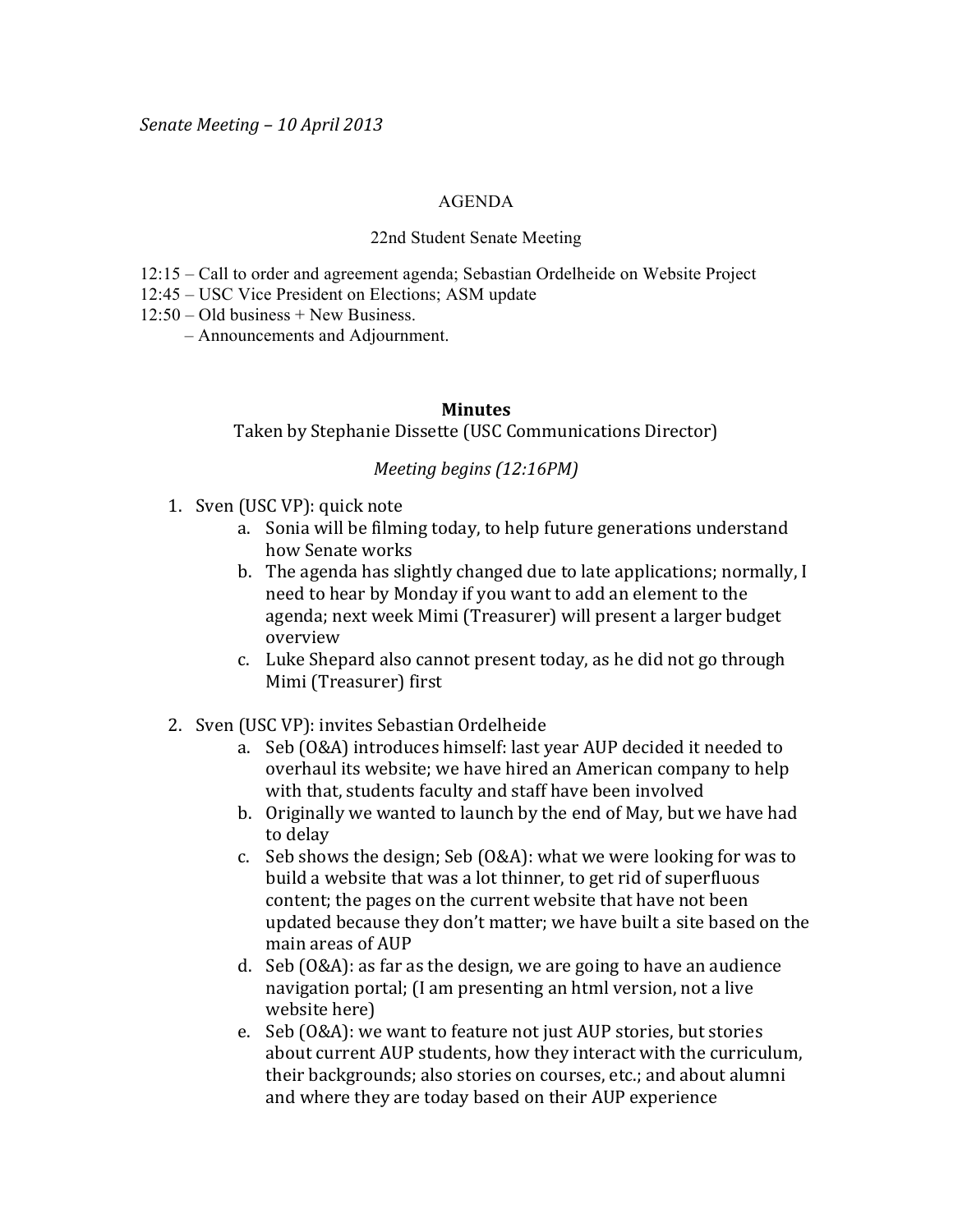- f. Seb (O&A): very prominently we will have news and events; with a global event calendar – this will be fed by syndicate streams; it will be able to segment down to different streams (done by the SGA; lectures; etc.); hopefully it will increase participation and decrease the amount of noise (e.g. emails), which often results in no one paying attention to anything; we will also have deeper social media integration;
- g. Seb (O&A): for you guys, the student section is most important: things like cultural programs, bursar's office, etc.; for prospective students, current students, faculty and staff, etc.;
- h. Seb (O&A): we are currently working on converting all of this into Drupel; we want our website to translate to the future in that it will adapt to whatever device you are using (such as on your iPhone); "future-proof"
- i. Seb (O&A): what does this mean for students? There will be a student life section: student affairs, cultural programs, housing, community – including student government, governing bodies, student media, clubs and organizations, etc.; we did not want everything as splintered up as it is now; most prospective students want to look mostly at what students are doing and offering – we are giving priority to these pieces of the site; it will be maintained by student government and affairs, etc.; content will hopefully be maintained by the SGA Communications Directors
- j. Seb (O&A): I am working with three communications students to  $\overline{a}$ help with this project; aup.edu had something like 5000 pages; this site will eventually disappear, but not yet; even logging in will happen directly through this new site;
- k. Seb (O&A): it probably won't be shut down until about  $2014$
- l. Blake  $(CS)$ : does the library website get involved in this; I know it's awfully difficult to navigate
- m. Seb (O&A): what I first hoped for was to include all the departments of AUP in this; but then I came to the Library – the library will probably stay as it is for now, but that will also be completely revamped; I also didn't understand the library website – it's a valid point; it's almost it's own web project; it is in process, and that will probably launch before or early fall semester;
- n. Nour (Sophomore): you mentioned the SGA will have ownership, if you are creating your own event, can you change the design?
- o. Seb (O&A): of the layout and the way it's going to be presented, no; of course the content is up to you and adding photos, but you cannot really refrain the design; for lack of a better example, it's sort of like Facebook; that's because of Drupel – you can't just enter text and modify it
- p. Seb (O&A): thank you very much for listening; we will keep you guys updated on launch date as it comes up; we are hoping to build some excitement over how the university is presenting itself; when I was a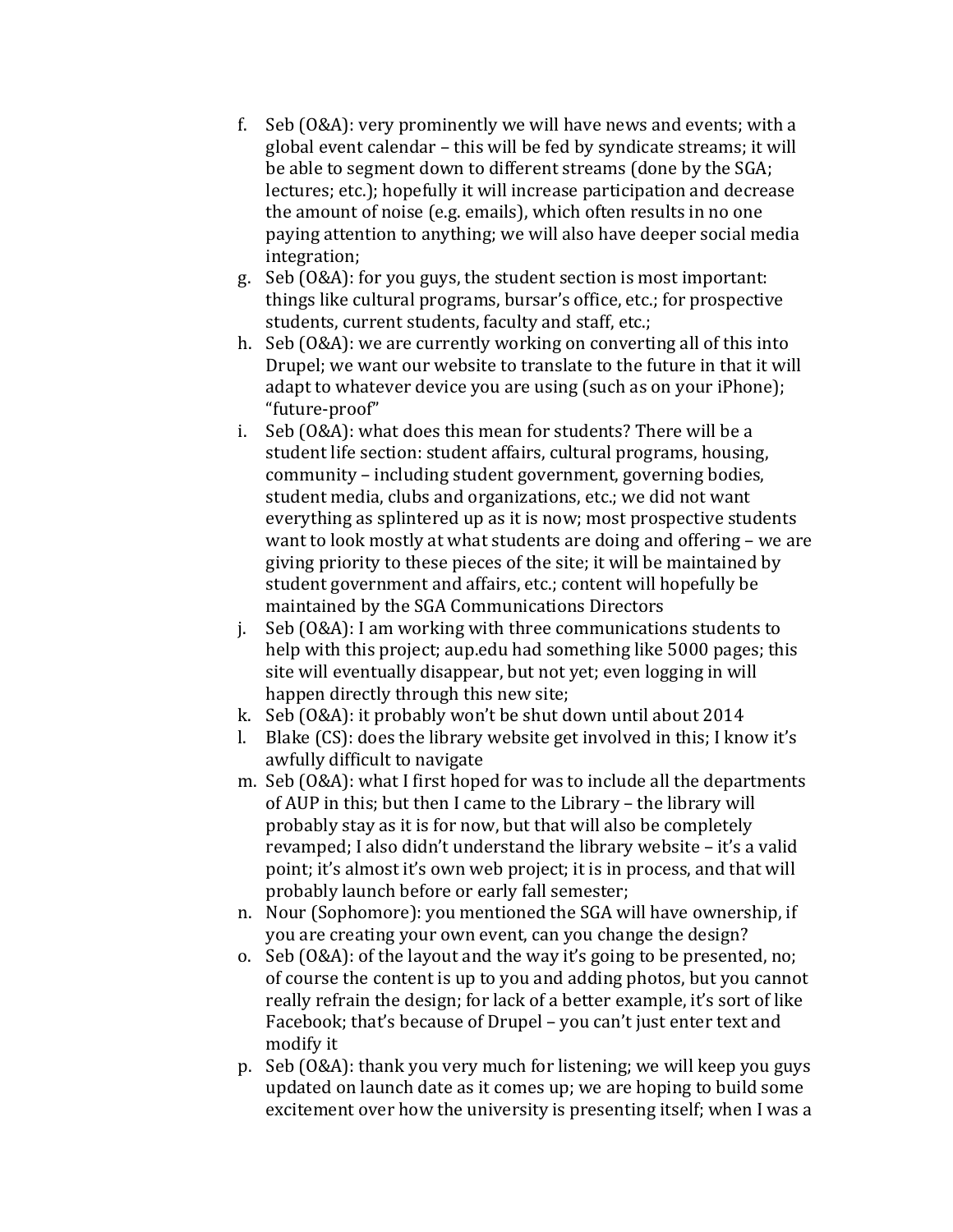student here, the image was very different, and I am excited to see where this is headed

- q. Sven (USC VP): there was a point of information by the Judiciary committee
- r. Alex (JCC): you needed to get the changes in the agenda approved by the Senate before continuing.
- s. Sven (USC VP): of course, are there any objections to the agenda? Okay.
- 3. Sven (USC VP): Dave, the floor is yours
	- a. Dave  $(GSC VP)$ : I want to tell you about ASM, how they got their money last year; make sure we can answer questions before Ford comes next week to explain
	- b. Dave (GSC VP): some of you may know that last year three senators approved the block budget of 40,000 euros ahead to ASM; I want you all to consider this carefully
	- c. Dave  $(GSC VP)$ : this includes everything they spend money on except the professors – including all publications, etc.
	- d. Laura (ICP): I have actually had a number of students complain about ASM, the fact that they don't publish often enough, and that they bought all the new computers this semester, they shouldn't need as much next year; they can always come back here to request more
	- e. Loraine (GC): speaking as the 7eme editor and chief; we don't need any money; I was given 100 euros, and I'll be using it towards a launch party
	- f. Dave  $(GSC VP)$ : does everyone understand the concept of a block grant? Basically, they need to report
	- g. Blake (CS): does the renovation include the clubs room?
	- h. Dave (GSC VP): from my understanding, that was not included; someone else spent money on renovations
	- i. Blake (CS): I think what the three senators and Ford did was justified; they are all motivated, dedicated students that have worked hard and used the money well
	- j. Darcee (MPL/MPPA): I know that through a lot of our discussions we have talked about the dangers of allocating money, and how what we don't allocate doesn't come back to us; if ASM doesn't use that  $40.000$ , what do we do?
	- k. Kevin Fore: when they come next week, they have to present to us after that, what they haven't used you all can allocate the funds, and what's left will go back into student scholarship
	- l. Darcee (MPL/MPPA): we won't know until the end of the year what they will be giving back, and that won't give us time to allocate it
	- m. Blake (CS): does ASM contribute to the Dark Room
	- n. Dave (GSC VP): I don't believe so. They are their own club.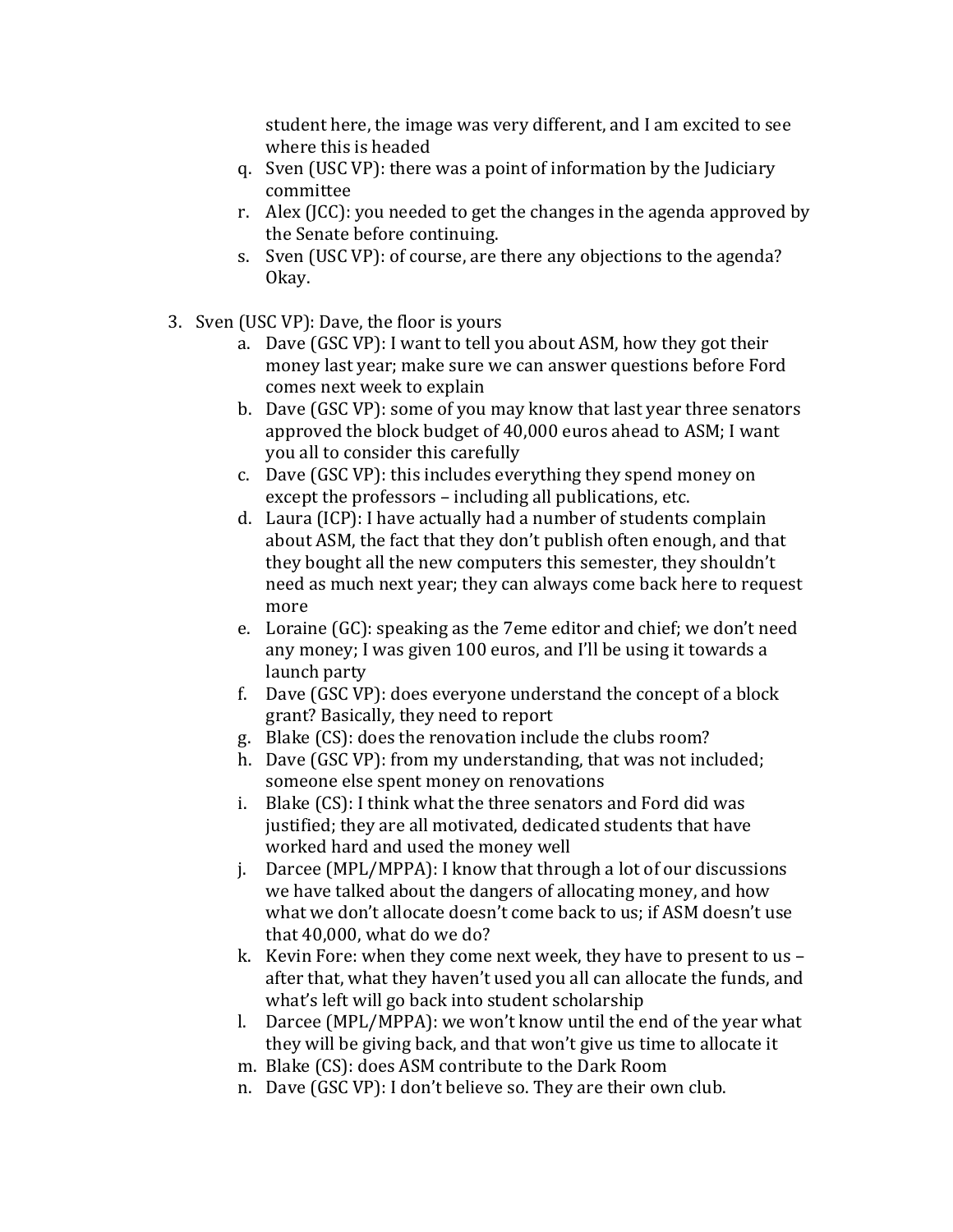- o. Laura (ICP): we might want to consider another way to allocate the money, maybe based more on what each publication is spending  $- a$ more specific allocation;
- 4. Sven (USC VP): a quick word on Elections
	- a. Sven (USC VP): I want to draw your attention to next week the senate elections will open up
	- b. Sven (USC VP): if there are students in your classes that you think would fill your seat well, please do encourage the,
	- c. Sven (USC VP): of course, they are open elections, but you know the
	- d. Laura (ICP): when the results come out, will the new senators be invited to sit in on the meetings
	- e. Sven (USC VP): we will make that sort of obligatory to help them understand the way things here work
- 5. Old/New Business
	- a. Darcee (MPL/MPPA): next week is the international student soiree with Mona Bismark, the next week is the dance workshop – it's free and nearby; please also help spread the word via social media
	- b. Laura (ICP): normally on the week of the  $22<sup>nd</sup>$  of April, we will have a former French president here to speak; it's not everyday we have that opportunity
	- c. Blake  $(CS)$ : a question about  $SGA$  is there a possibility that we can change the election process from a democratic to some other form of government
	- d. Dave (GSC VP): you can invite the chair of the  $IC$  to speak on it
	- e. Alex (JCC): if you want to rewrite the constitution...
	- f. Blake  $(CS)$ : seriously, since it is our government
	- g. Alex (JCC): you would have to get it approved by the JC and  $2/3$  s of the student senate
	- h. Laura (ICP): in a normal government, you'd have to make a referendum;
	- i. Blake  $(CS)$ : but just how states are given more power like how some departments here are bigger than others, should we not give them more power;
	- j. Dave  $(GSC VP)$ : in our capacity, we are much more administrators; you can do what you want, as long as it's constitutional
	- k. Blake  $(CS)$ : shouldn't we consider this change
	- l. Dave  $(GSC VP)$ : if you want to propose a change, you need to work with Alex (JCC) on that
	- m. Loraine (GC): I would like to hear your plan, but you should make a proposal for Senate
	- n. Rene (MAGCS): an interesting point in that larger programs might have more representation in the Senate; such as a program with 80 constituents versus 3? Is that what you mean?